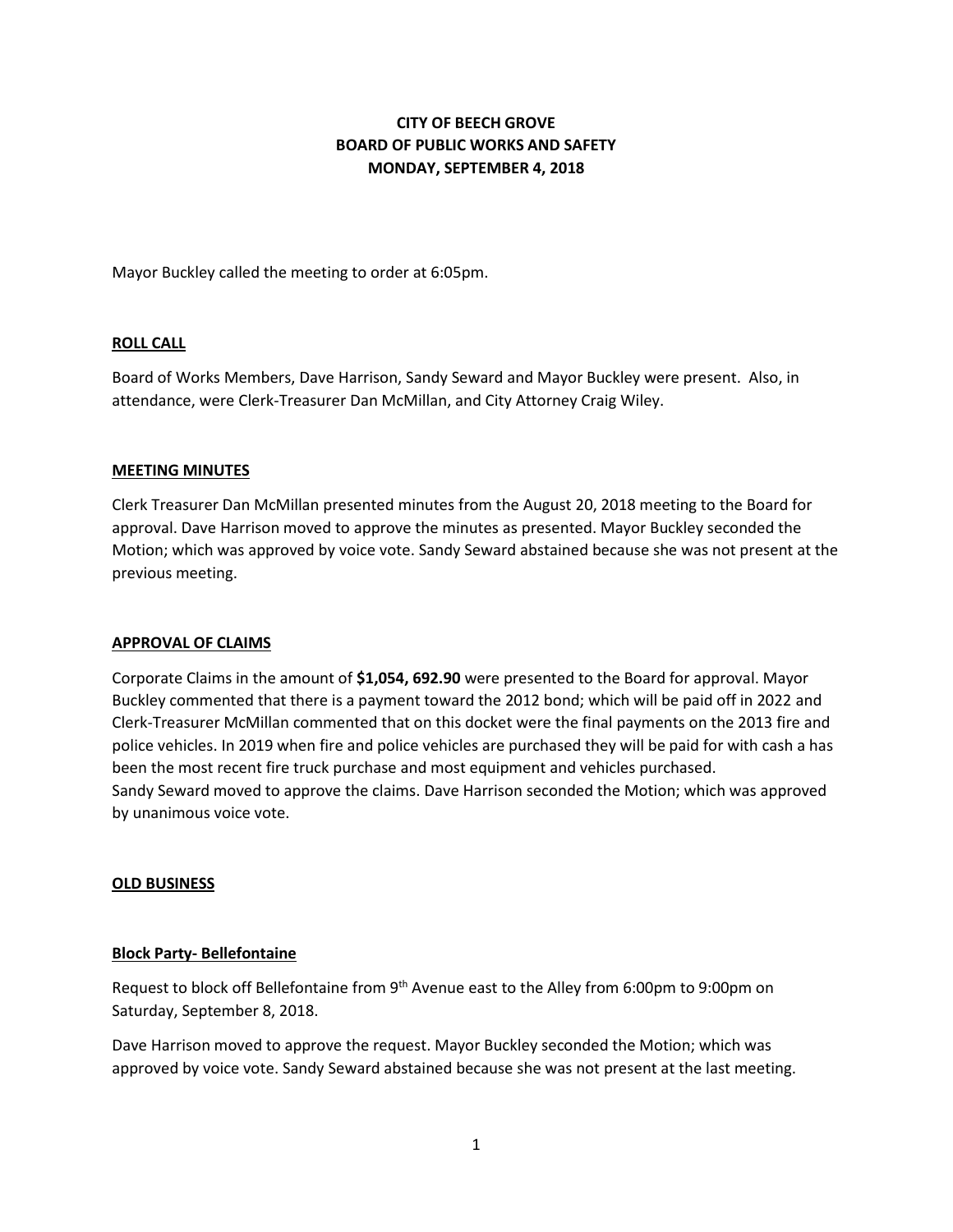## **NEW BUSINESS**

## **MS4 NPDES MOA Extension**

This a renewal of a MOA with the City of Indianapolis DPW. The City of Indianapolis is renewing their permit with IDEM and they must prove that they are working with the other municipalities in Marion County. Nothing has changed, and this doesn't change anything. This was last approved in April of 2015 and it is up again for approval.

Sandy Seward moved to approve. Dave Harrison seconded the Motion; which was approved by unanimous voice vote.

# **Ambulance Billing -Medbill**

Fire Chief Cheshire gave a brief description of what this includes and the services they offer. Medbill has been providing the services for many years.

Sandy Seward moved to approve. Dave Harrison seconded the Motion; which was approved by unanimous voice vote.

# **Community Crossings Grant – United Consulting**

2018 Phase 2 which includes 4<sup>th</sup> Avenue from Churchman South to Fletcher, and some work that has already been included. The service that is included with this is professional services, design plan, specification, quoting documents, solicit quotes, construction and inspection as the work proceeds, and assistance with applying for the Community Crossings Grant Application which is due by September 28, 2018; which would include work that has been completed such as patching on Grovewood, reconstruction on South  $8<sup>th</sup>$  and work done on  $10<sup>th</sup>$  Avenue. Hopefully if all goes well the work on  $4<sup>th</sup>$  will get completed this year. The agreement is not to exceed \$35,000.00. Mayor Buckley explained that this is the last year the retro funding will be available. Mayor Buckley, Clerk-Treasurer McMillan and DPW Director, Brad Meriwether have worked together to find the funding in the budget for this. Clerk-Treasurer McMillan raised concerns to ensure that the city will not be held to this agreement if the city would not get the grant. Bill explained that the city would only be billed for work completed.

Sandy Seward moved to approve. Dave Harrison seconded the Motion; which was approved by unanimous voice vote.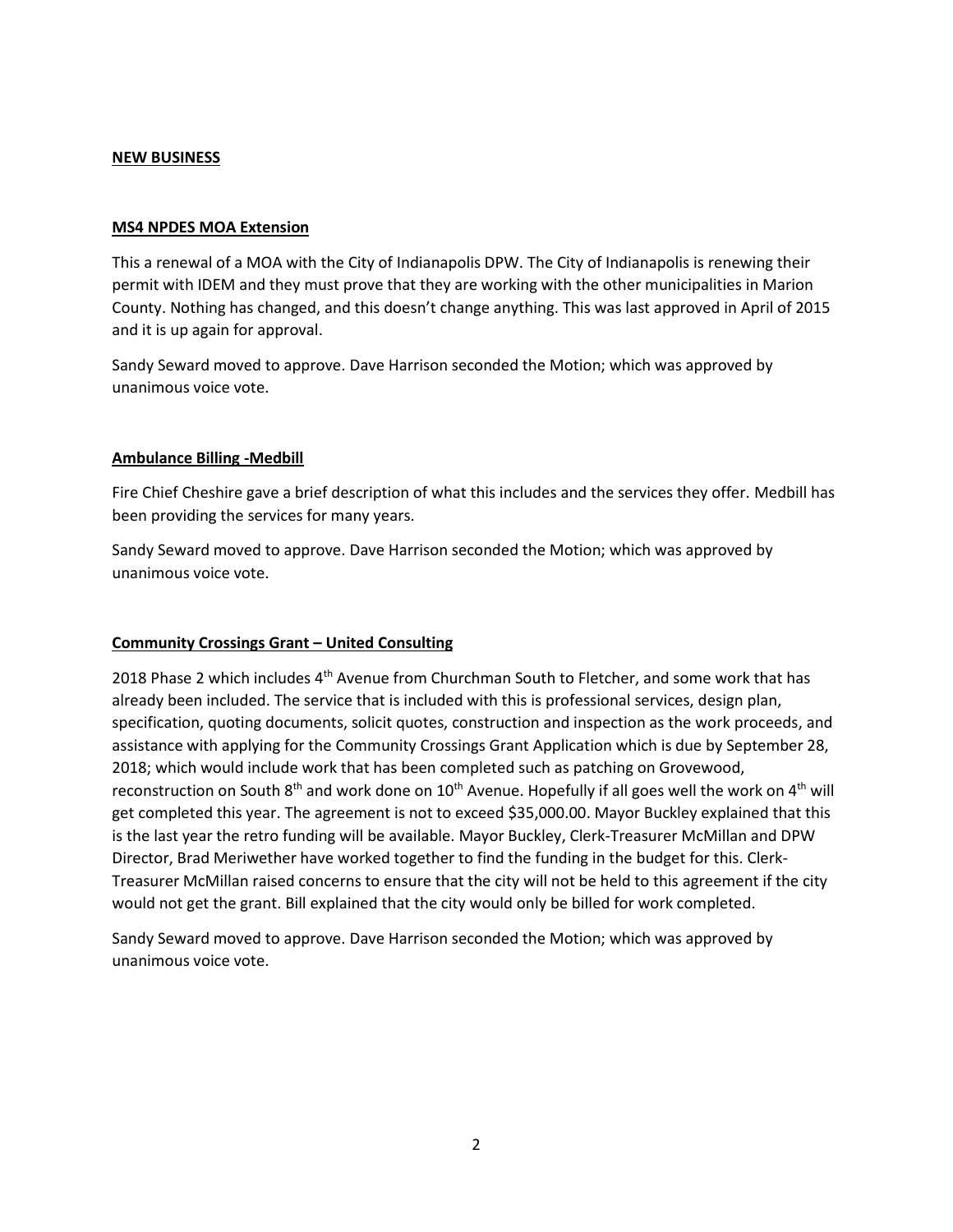# **Environmental Review Agreement – OCRA**

Mike Kleinpeter explained that this must be completed by November 30, 2018 to apply for the construction piece. If this gets sent out in mid-September it will be mid-November before it is completed which only gives them approximately 10 days wiggle room. If this is not approved on this round, the \$5,000 spent can be used when the city reapplies. Mike gave a brief explanation of what is included in this phase. If the Council approves this, the Board will sign off on the agreement for the Environmental Agreement.

Sandy Seward moved to approve. Dave Harrison seconded the Motion; which was approved by unanimous voice vote.

## **Request for Pay Increase**

Chief Swartz request a pay increase for Mary Anne Sabelhaus to \$14.00 per hour.

Sandy Seward moved to approve. Dave Harrison seconded the Motion; which was approved by unanimous voice vote.

## **Request for Pay Increase**

Chief Swartz request a pay increase for Tina Lantz to \$14.00 per hour.

Sandy Seward moved to approve. Dave Harrison seconded the Motion; which was approved by unanimous voice vote.

# **Request to Hire a Police Officer**

Zachary Horgan has passed all required test to become a Beech Grove Police Officer and has passed the Police Academy in Plainfield Indiana. He is currently employed with the Mooresville, Indiana Police Department. He will begin as a First Year Probationary Police Officer with a starting salary of \$51,916.00 per year. If Mr. Horgan is approved, there is still one more opening.

Sandy Seward moved to approve. Dave Harrison seconded the Motion; which was approved by unanimous voice vote.

#### **Resignation -DPW**

Clerk-Treasurer McMillan read a resignation letter into the record from Mithcell Richey. Mr. Richey is moving to Florida.

Sandy Seward moved to approve. Dave Harrison seconded the Motion; which was approved by unanimous voice vote.